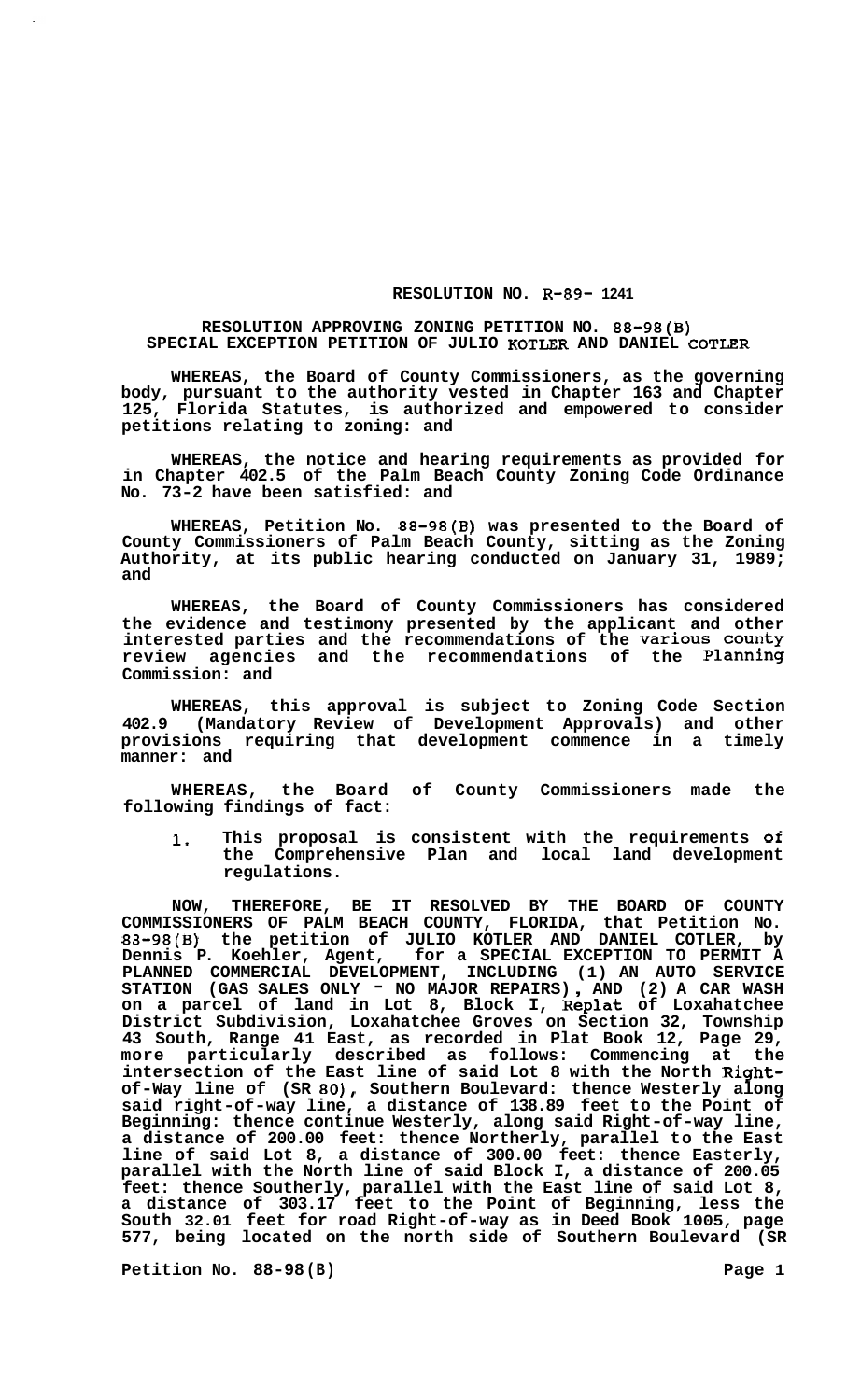80), approximately .2 mile west of "D" Road (144th Way North), in a CG-General Commercial Zoning District, was approved as advertised, subject to the following conditions:

- **1.**  Prior to certification, the site plan shall be amended<br>to indicate the following: to indicate the following:
	- a. Southernmost right-of-way line for **SR** *80;*
	- b. Revised right-of-way dedication/reservation dimensions of **150** feet, **200** feet, and **220** feet from the southernmost right-of-way line for **SR** *80;*
	- C. Required five **(5)** car stacking distances for all drive-up units. The stacking distances shall be characteristic of how traffic would ordinarily access each drive-up unit from the south. The stacking lanes shall be designed **so** as not to interfere with other traffic utilizing the site:
	- d. Scaled perimeter dimensions for all structures and associated sidewalks:
	- e. Dumpster location;
	- f. Minimum dimensions for parking stalls and associated back-up distances:
	- *g-*Dimensions of sidewalk and handicap access ramp adjacent to the convenience store: and
	- h. Revised tabular data *to* reflect total square footage of the convenience store and car wash.
- **2.**  Provide the fifteen **(15)** foot perimeter landscape strip exclusive of the ultimate right-of-way for Southern Boulevard.
- **3.**  Vehicle parking shall be limited to the parking spaces designated on the approved site plan. No parking of vehicles **is** to be permitted in landscape areas, rightsof-way, or interior drives. **No** parking of any vehicles shall be permitted along the rear of the facility except in designated spaces or unloading areas.
- **4.**  The petitioner shall upgrade the Perimeter Landscape Alternative **No. 1** along the northern, eastern, and western property lines where the facility abuts residentially zoned lots to include twelve **(12)** foot high native canopy trees spaced at a maximum *of* twenty *(20)* feet on center.
- **5.**  The side and rear facades of the facility shall be given architectural treatment consistent with the front of the center **to** avoid an incompatible industrial appearance impact upon nearby residential development.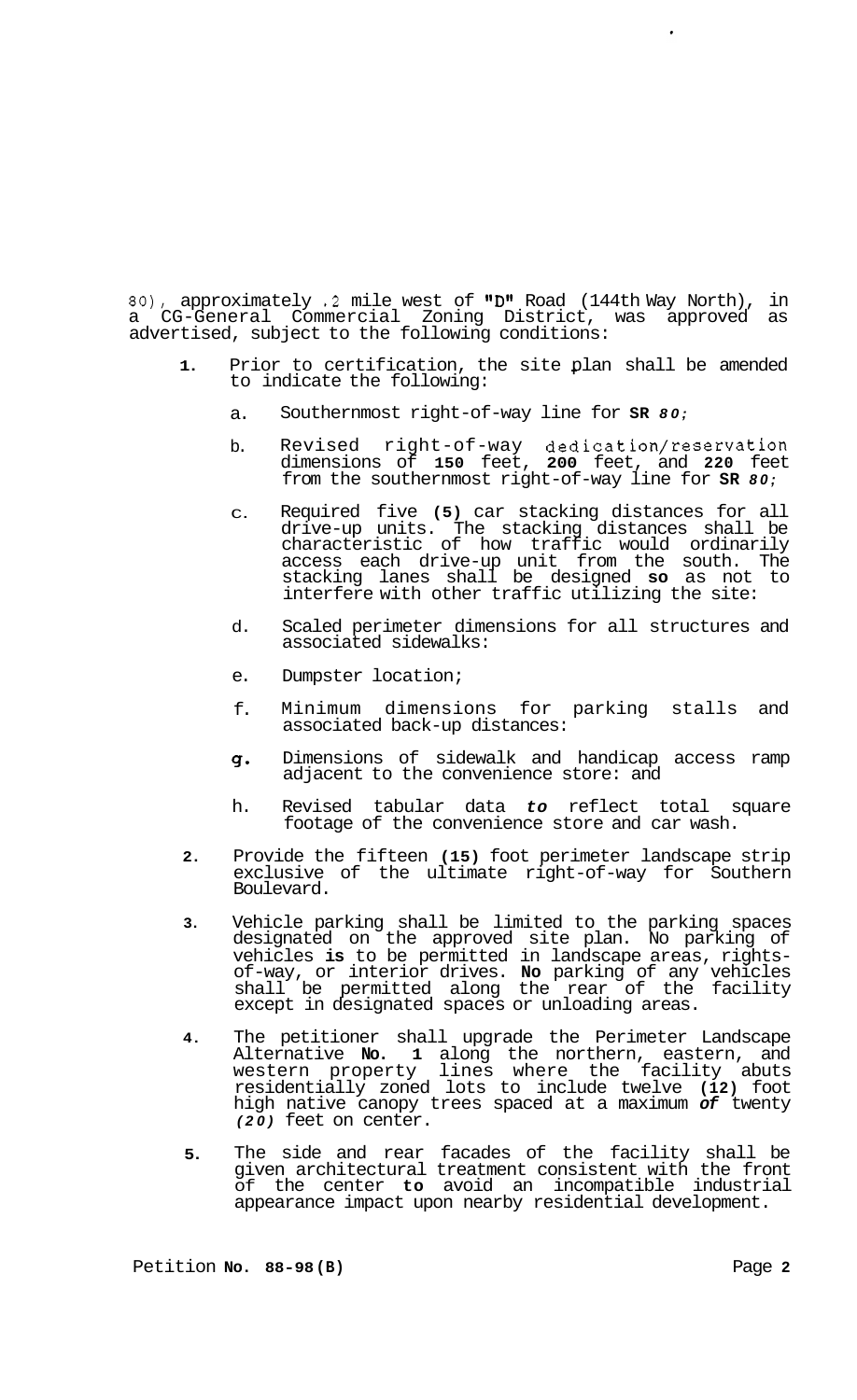- *6.*  **All** mechanical and air conditioning equipment shall be roof mounted and screened with parapets or be contained within the enclosed loading and service area.
- *7.*  **NO** storage or placement of any materials, refuse, equipment or accumulated debris shall be permitted in the rear of the facility.
- a. **No** off-premise signs shall be permitted on the site.
- **9.**  All proposed outdoor site lighting used to illuminate the premises shall be low intensity and directed away from adjacent residentially zoned property and shall not exceed twenty **(20)** feet in height.
- **10.**  Prior to Site Plan Review submittal, the petitioner shall a] shift the canopy and proposed four **(4)**  gasoline pump islands approximately forty **(40)** feet to the north. This shift allows additional room for the required five *(5)* car stacking distance for each drive up unit: b] reduce the square footage of the convenience store, reducing the length of the building, **to** allow for additional vehicular maneuvering and circulation in the rear of the site. **A** minimum of *25-*  **30** feet of unobstructed pavement shall be provided for circulation and safe sight distances:
	- a. **To** the north of the convenience store;
	- b. Between the western most gasoline pump islands and the western landscape strip: and,
	- c. Between the easternmost pump island and the five foot wide interior landscape island adjacent to the car wash.

In the event that this partial reduction and redesign does not improve on-site circulation and meet the requirement of Condition **No.** l(c) , the petitioner shall reduce the number of gasoline pump islands.

- **11.**  Use **of** the site shall be restricted to a convenience store, car wash, and gasoline pump island facilities.
- **12.**  Hours of operation for the car wash shall be limited from **6:OO A.M.** to **9:00 P.M.**
- **13.**  The petitioner shall reduce the total number of parking stalls from **16** to **11.** These stalls **(3** easternmost and **2**  westernmost) shall be replaced with landscaping or preservation areas. **All** existing native vegetation shall **be** incorporated into these areas and the required landscape buffers.
- **14.**  Prior to Site Plan Review submittal, the petitioner shall amend the site plan to provide a minimum twentyfive **(25)** foot clear distance to the north of the convenience store for improved circulation. This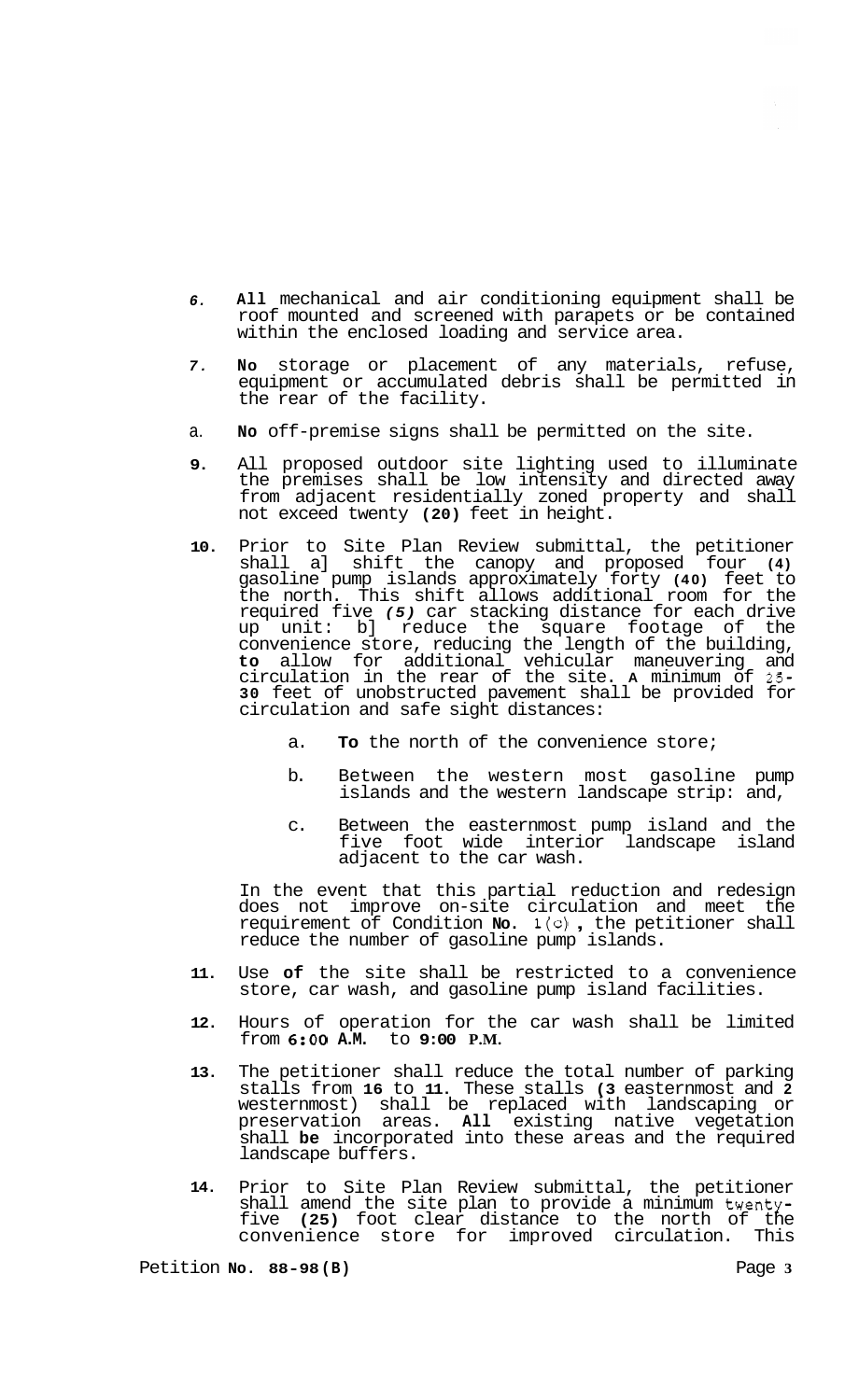**dimension shall be exclusive of the five (5) foot wide required landscape strip and sidewalk surrounding the convenience store.** 

- **15. Generation and disposal of hazardous effluents into sanitary sewerage system shall be prohibited unless adequate pretreatment facilities approved by the Florida Department of Environmental Regulation (FDER) and Agency responsible for sewage works are constructed and used by project tenants or owners generating such effluents.**
- **16. Sewer service is available to the property. Therefore, no septic tank shall be permitted on the site.**
- **17. Water Service is available to the property. Therefore, no well shall be permitted on the site to provide potable water.**
- **18. The developer shall provide discharge control and treatment for the stormwater runoff in accordance with all applicable agency requirements in effect at the time of the ,permit application. However, at a minimum, this development shall retain onsite the stormwater runoff generated by a three (3) year-one (1) hour storm with a total rainfall of 3 inches as required by the Permit Section, Land Development Division. In the event that the subject site abuts a Department of Transportation maintained roadway, concurrent approval from the Florida Department of Transportation will also be required. The drainage system shall be maintained in an acceptable condition as approved by the County Engineer. In the event that the drainage system is not adequately maintained as determined by the County Engineer, this matter will be referred to the Code Enforcement Board for enforcement.**
- **19. The developer shall design the drainage system such that storm water runoff from the parking areas and paved surfaced area shall be separate from those areas which may contain hazardous or undesirable waste from the proposed site.**
- **20. The property owner shall reserve 220 feet north of the existing south right-of-way line of Southern Boulevard This 220 feet shall be dedicated at no cost to Palm Beach County when requested free of all encumbrance and encroachments. Petitioner shall provide Palm Beach County with sufficient documentation acceptable to the Right of Way Acquisition Section to ensure that the property is free of all encumbrances and encroachments. Right-of-way conveyances shall also include "Safe Sight**  Corners" where appropriate at intersections as **determined by the County Engineer.**
- **21. Prior to Site Plan certification, the Site Plan shall be revised to reflect only one entrance/exit onto Southern Boulevard.**

**Petition No. 88-98 (B) Page 4** 

 $\hat{\mathcal{A}}$  ,  $\hat{\mathcal{A}}$